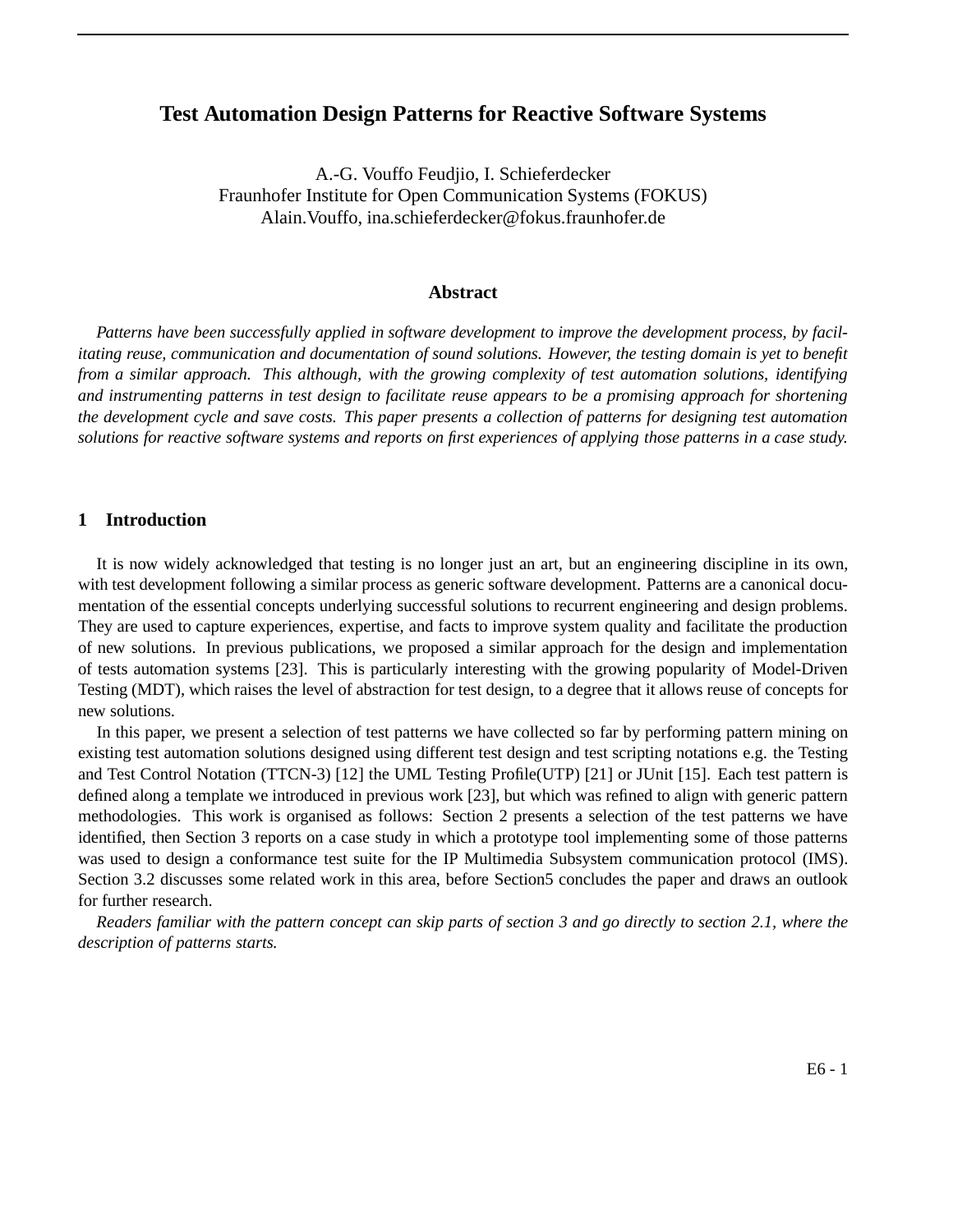

**Figure 1. Overview of Identified Test Patterns**

# **2 A Collection of Test Patterns for Black-box test design**

We consider test engineering to be a process that starts from the definition of test objectives via abstract test models through to executable test cases. We classify test patterns along the various activities of that process into the following categories:

- *Generic test design patterns* are those applicable to all activities of the test engineering process.
- *Test objectives design patterns*: According to IEEE 829 [16], a test objective<sup>1</sup> is a brief and precise description of the special focus or objective for a test case or a series of test cases. Test objectives can be viewed as the equivalent to system requirements in product development and will certainly benefit from the application of patterns in a similar way as with requirements engineering (RE) patterns [13]. Accordingly, *test objective design patterns* are those addressing that activity in the test engineering process for a given system under test (SUT).
- *Test procedure design patterns*: A test procedure is defined as a prose description of a sequence of actions and events to follow or to observe for executing of a test case. A test procedure describes how a test objective will be assessed. Therefore, Test procedure design patterns are those that are applicable when designing the test procedures for a given SUT.
- *Test architecture design patterns* define good practices and established recommendations in selecting and designing appropriate test architectures. The test architectures describe the topology of a test system, i.e. its composition as a collection of (parallel) test components, interconnected among each other and with the SUT and communicating through Points of Control and Observation (PCOs). Depending on the overall goal of a test e.g. conformance, performance, functionality, robustness, etc., different test architectures are suitable.

<sup>1</sup>Test objectives are sometimes also referred to as *test purposes*, *test requirements* or *test directives* in the literature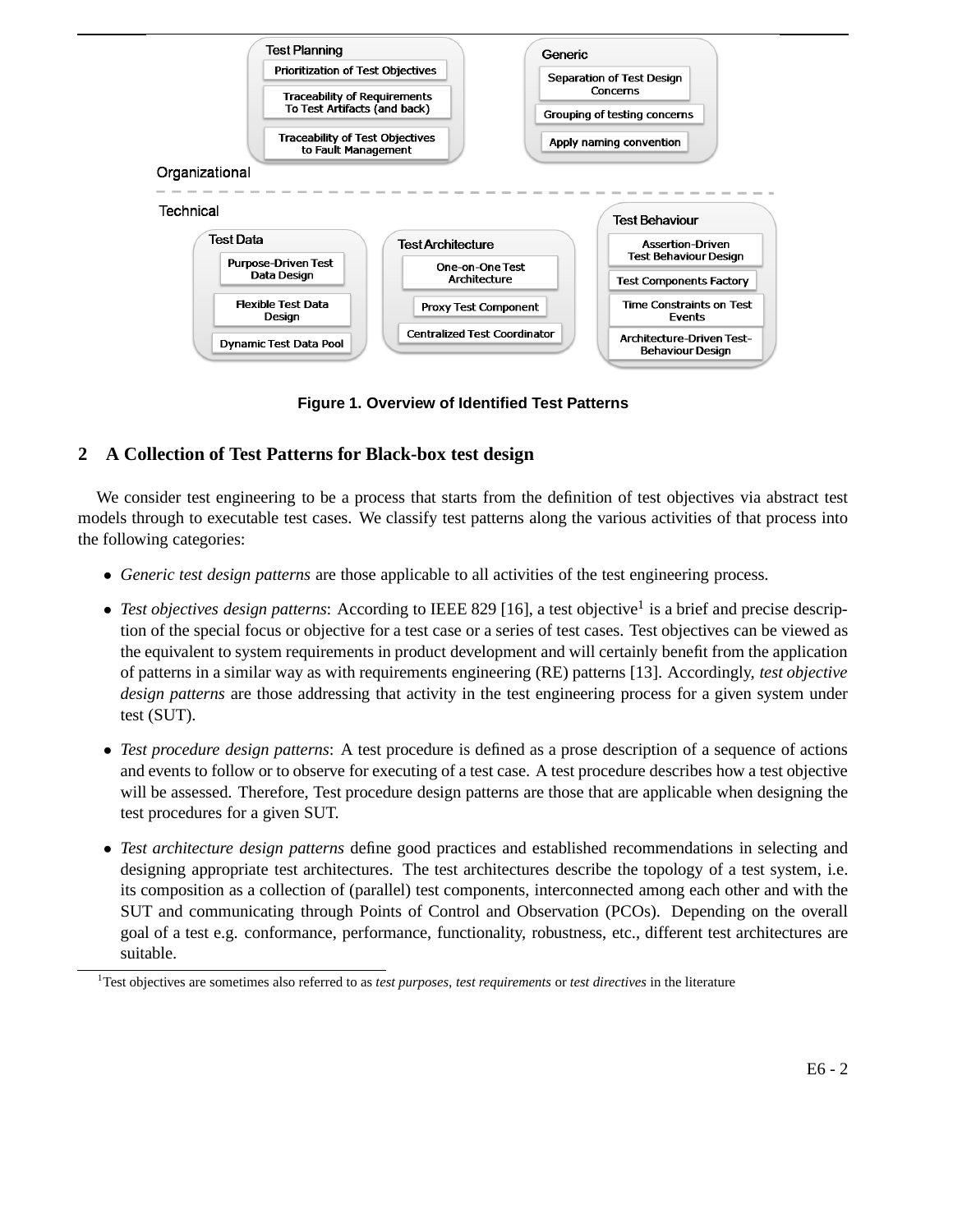- *Test data design patterns* describe approaches for designing the data used in test scenarios as stimuli for the SUT or to express assertions, based on which the SUT's response will be evaluated to assess if they meet their requirements or not.
- *Test behaviour design patterns* document approaches and principles for designing the behaviour of test systems, i.e. the patterns of interactions between entities in a test architecture.

The ultimate goal of test patterns is to increase the quality of tests. Which leads us to the issue of defining the characteristics of test quality. The ISO/IEC 9126 standard [17] defines a model for internal and external quality of software, including quality characteristics and associated metrics.

Zeiss et al [26] demonstrated the applicability of that model to tests and came up with a model combining test-specific quality characteristics such as test effectiveness and test efficiency with more generic ones such as (re-)usability, maintainability, portability etc. However, the value and applicability of those characteristics will mainly depend on the chosen test design strategy. Binder [2] classifies test design strategies in four main categories: Responsibility-based , implementation-based, hybrid and fault-based test design. Responsibility-based test design uses specified or expected responsibilities of an SUT to design tests and is synonymous to "black-box", "specification-based", "behavioural", "functional" testing. Implementation-based test design relies on internal knowledge (e.g. source code, internal design) of the SUT for test design and is also labelled "structural", "whitebox", "glass box" or "clear box" testing. Hybrid test design combine responsibility and implementation-based test design. Whereas fault-based testing purposely injects faults in the SUT to check whether those faults are discovered by a test suite.

Although some of the patterns discussed in this work may be applicable to other test design strategies, the main concern is on responsibility-based test design. As expected, this has had repercussions on our methodology for pattern mining. This is illustrated for example by the fact that test effectiveness - i.e. the capability of tests to reveal faults on the SUT - only plays a marginal role for test quality in responsibility-based test, although it's a key factor in implementation-base test design.

Basically, pattern mining for test design patterns can be driven by one or both of the following questions:

- Question 1: What is the best way for designing tests, so that they would help uncovering as many errors of the SUT as possible, before it is delivered to end customers [14]?
- Question 2: What is the best way for designing and modelling tests so that the resulting test specification and/or solution matches best main quality criteria such as reusability, maintainability, understandability etc.?

A pattern template is a list of subjects (sections) that comprise a pattern [2]. The content of the test pattern template depends on which of question 1 or question 2 above is the main driving force for pattern mining. In [2], Binder proposes a test pattern template, which is driven by question 1. Our pattern mining activities are mainly driven by question 2, although question 1 is considered as well. Therefore, we took the test pattern template provided by Binder [2] as the base for our own template, but modified it to reflect the fact that our focus is more on reuse towards more automation than on effectiveness of the tests.

As a consequence subjects such as the *subjects fault model*, the *entry criteria* and the *exit criteria* proposed by [2] were removed from the template. Instead, we added the *applicable test scope* subject to capture the preconditions for applying test patterns. Our test modelling pattern template consists of the following subjects:

- *Pattern name*: A meaningful name for the test pattern.
- *Context*: To which specific context does it apply? This includes the kind of test pattern (organisational vs. design, generic, architectural, behavioural or test data etc.) as well as the test scope for  $2$ .

<sup>&</sup>lt;sup>2</sup>The test scope describes the granularity of the item under test [19], which may vary from a low-level entity such as class (for unit testing) to a whole software system (for system testing).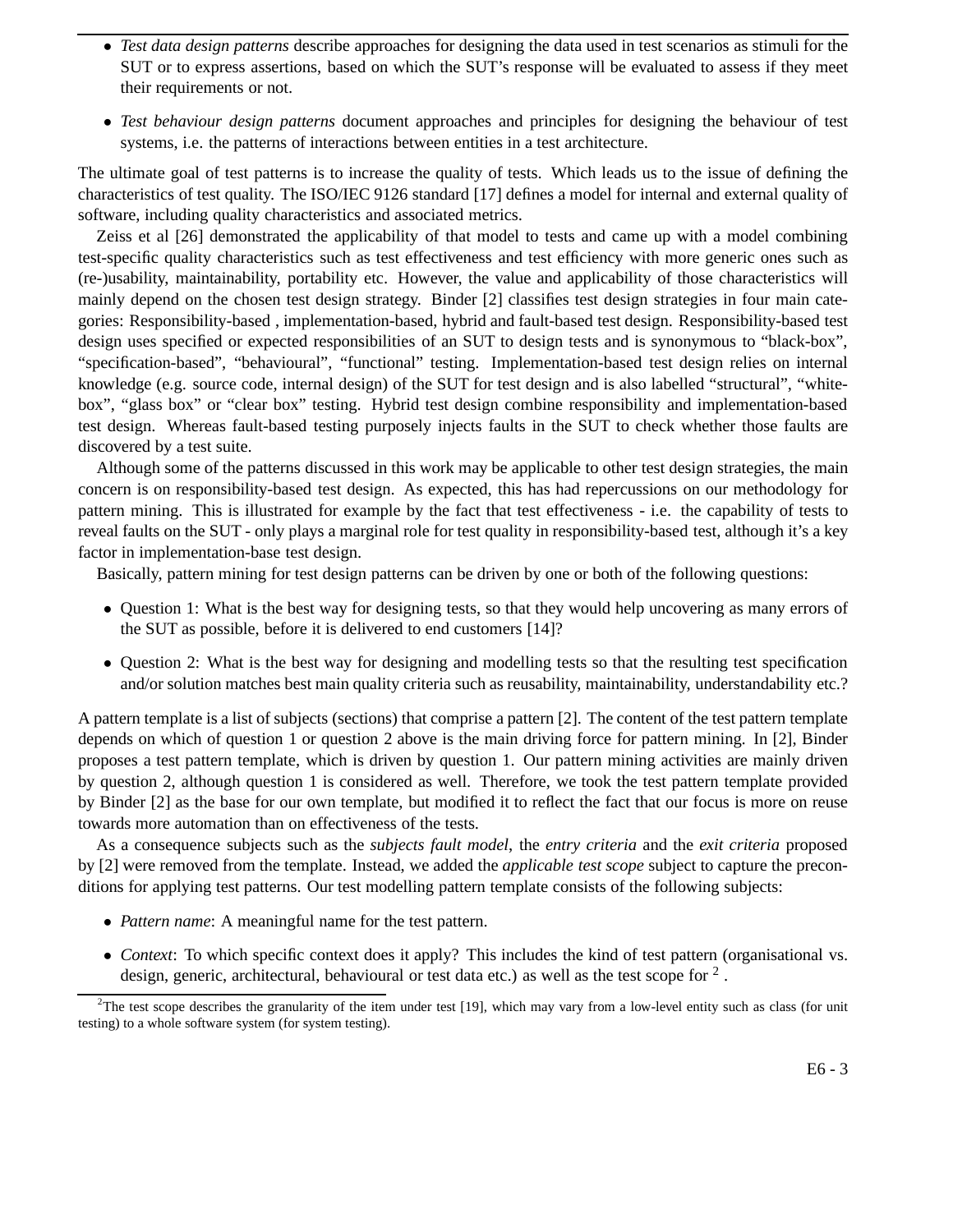- *Problem*: What is the problem, this pattern addresses and which are the forces that come into play for that problem?
- *Solution*: A full description of the test pattern.
- *Known Uses*: Known applications of the test pattern in existing test solutions (e.g. test specifications, test models, test suites, or test systems) or by test modelling approaches.
- *Resulting context*: What impact does this pattern have on test design in general and on other patterns applicable to that same context in particular?
- *Related patterns*(optional): Test design pattern related to this one or system design patterns in which faults addressed by this test pattern might occur. This section is optional and will be omitted, if no related pattern can be named.
- *References*(optional): Bibliographic references to the pattern. This section is also optional and will be omitted, if no reference can be provided.

Figure 1 displays an overview of those patterns we have identified so far for each of the categories mentioned above. In the following sections, we present a selected subset of those patterns.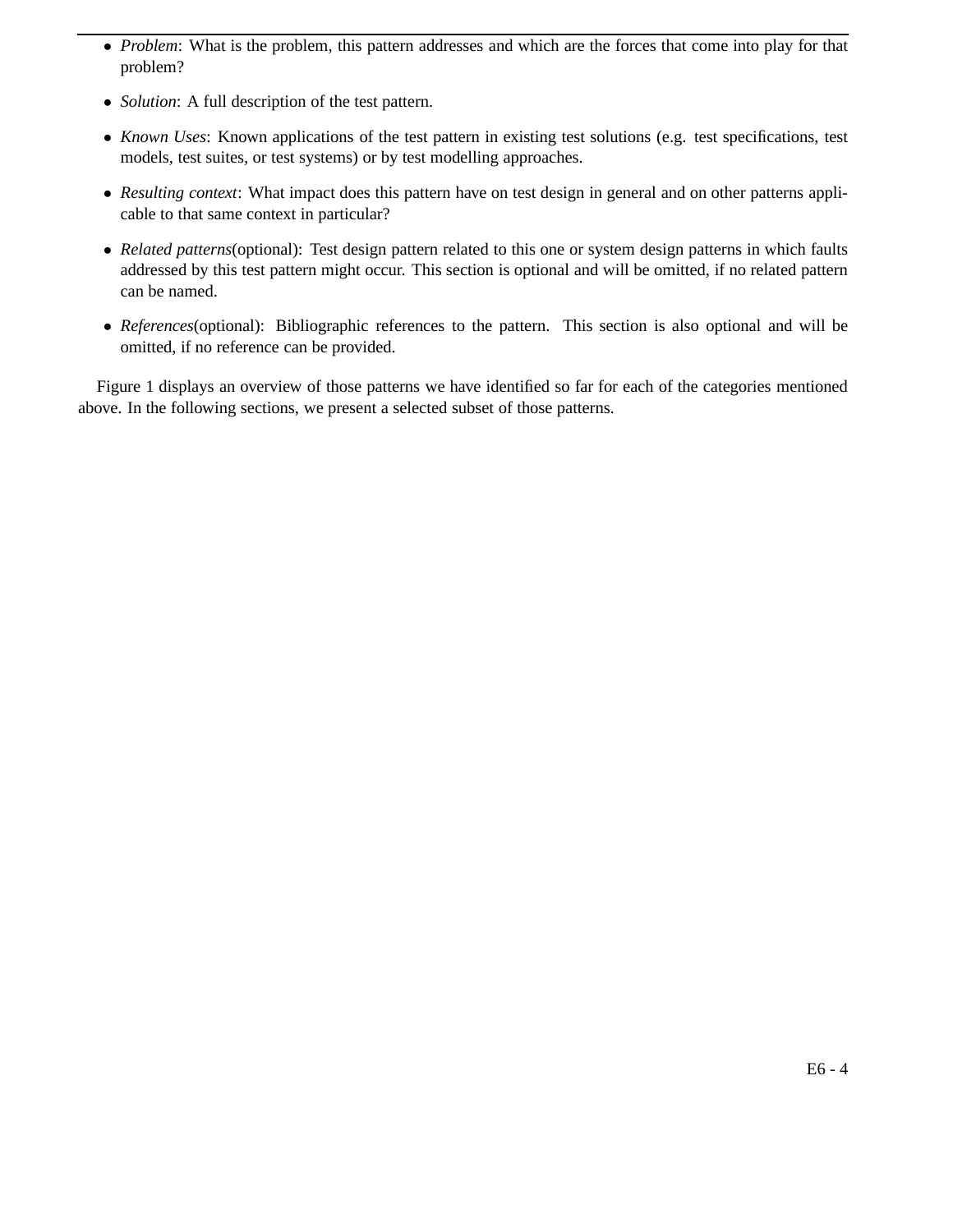## 2.1 Pattern: Separation of Test Design Concerns

# **2.1.1 Context**

This pattern is a generic organisational test design pattern and is applicable at any test scope for large size test projects. It is assumed that test development is process running in parallel to the development of the SUT or integrated to it, with both of them having the requirements as a common starting point.

# **2.1.2 Problem**

How to organise the file structure of test artifacts. Test artifacts are resources used for storing the design and implementation of a test automation solution. They include high level design models, documentation artifacts through to source code of executable test scripts. The size and the complexity of those test artifacts can grow considerably, raising questions as to how to organise properly to keep a good overview and facilitate collaborative work.

## **Forces**

- To avoid test design activity becoming a bottleneck to the development process, having different teams working in collaboration on the will speed up that process.
- Synchronisation and version control conflicts between the actors involved in test design may cause resources being wasted to address them.
- Large compilation units increase the risk of potential version control conflicts among parallel developers/designers.

## **2.1.3 Solution**

Divide the various tasks over several test designers, by organising modules accordingly. Each task is addressed separately to allow parallel processing. Applying this pattern requires that the technologies involved (e.g. the notation used for designing the tests) provide such mechanisms. Modules may be organised based on the aspect they cover(e.g. Test data, test architecture) or based on the SUT feature they target.

## **2.1.4 Known Uses**

Instantiations of this test pattern can be observed in numerous test automation solutions. The code snippet below from the IPv6 conformance test suite [22] displays an example in TTCN-3 of a test script importing elements of other test modules to design test behaviour.

```
1 module AtsIpv6 Common Functions {
2 / / I m p o r t i n g Generic L i b r a r i e s
3 / / LibCommon
4 import from LibCommon BasicTypesAndValues all;<br>5 import from LibCommon DataStrings all:
    import from LibCommon DataStrings all;
 6 . . .
7 / / I m p o r t i n g t e s t data modules
8 / / L i b I p v 6
9 import from LibIpv6 Interface Templates all;
10 import from LibIpv6 CommonRfcs TypesAndValues all ;
11
12 // Importing test architecture modules
13 / / A t s I p v 6
```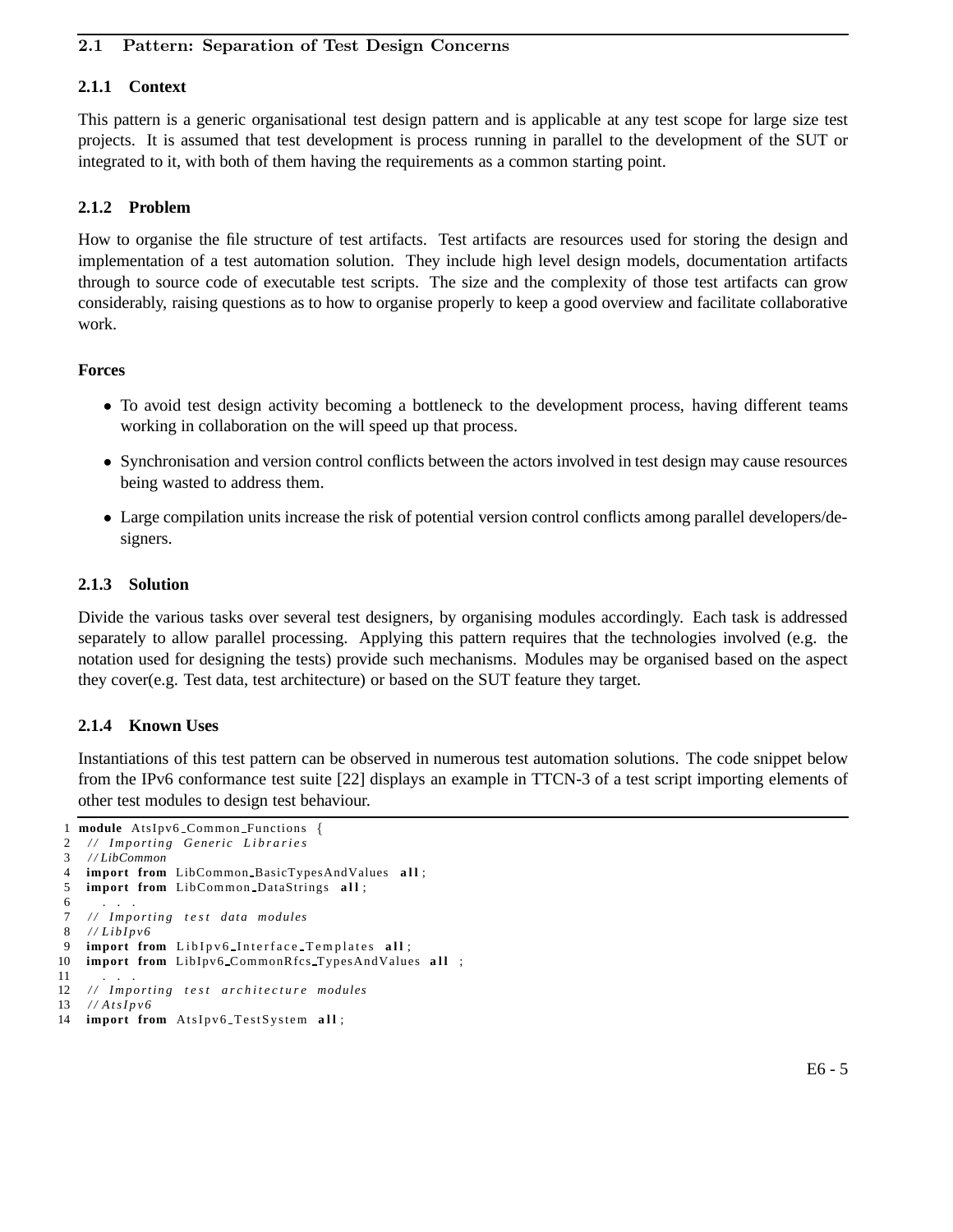15 **import from** AtsIpv6 TestConfiguration TypesAndValues all ; 16

17 } */ / end module A tsIpv6 Common F unctions*

## **2.1.5 Discussion**

A difficulty in applying this pattern consists in ensuring that the number of separate modules remains within sensible limits. Otherwise, the effort of managing all parallel activities can reduce the positive impact of the pattern and even lead to less productivity. However a small number of modules will inevitably lead to more version controlling conflicts, with several people potentially working in parallel on the same modules. In such cases the usage of an appropriate version controlling system, along with clearly defined policies is highly recommended.

#### **2.1.6 Related Patterns**

This pattern is an application of the Separation of Concern, a.k.a *Divide and Conquer* design pattern known both in generic software engineering, as well as in test design [7].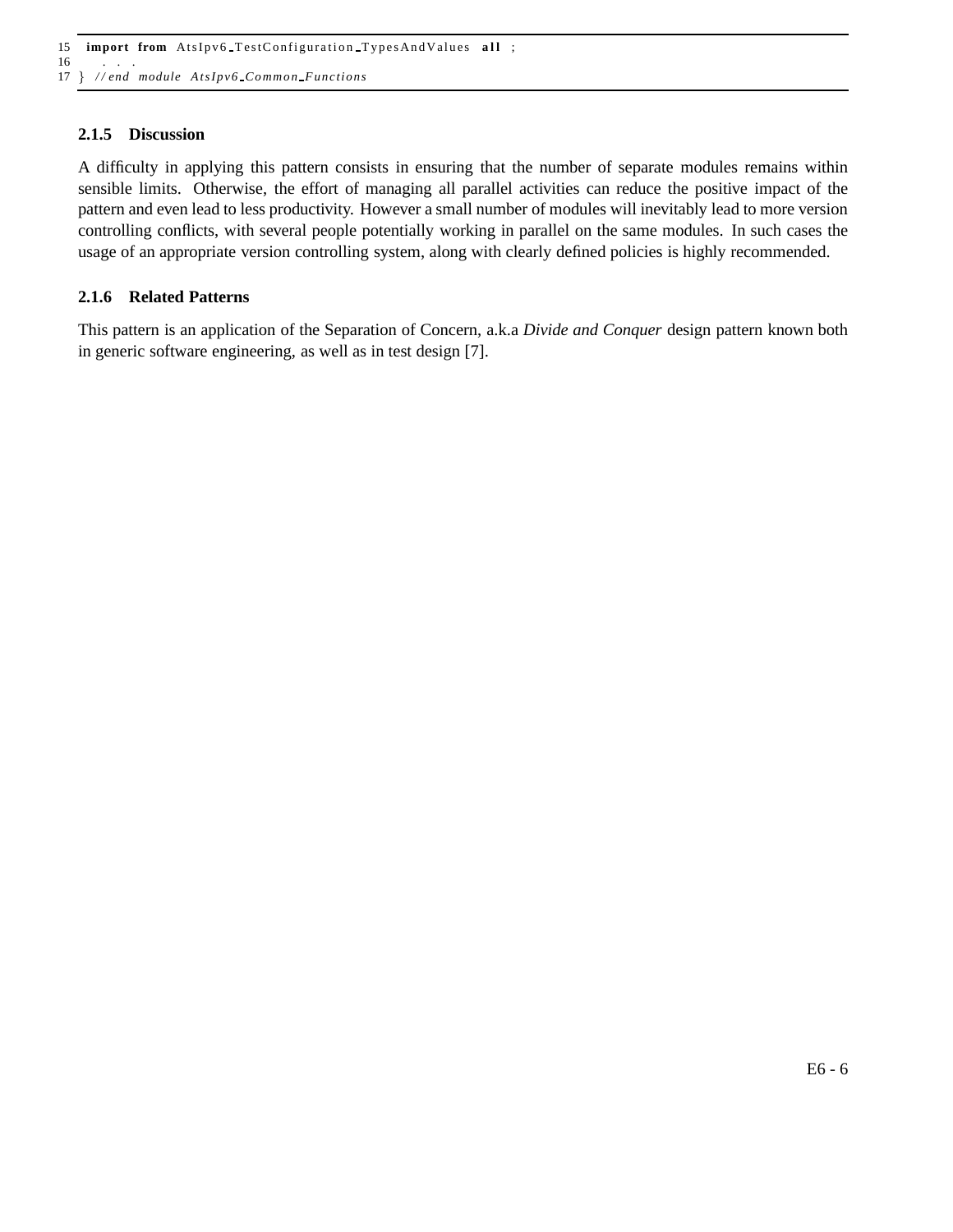# 2.2 Pattern: Prioritization of test objectives

# **2.2.1 Context**

This pattern is an organizational pattern that addresses test objectives design

# **2.2.2 Problem**

Due to resource limitations, often not all test cases can be implemented and/or executed at a within the decided deadline. Some key decisions need to be taken confidently for planning the testing activities and to be able to react to changes in a proper way. Example of key decisions include:

- Which test cases need to be implemented and executed first and which ones can be left aside for later stage in the testing process?
- When can test activities be considered sufficient to provide a level of confidence in the SUT, that is high enough to allow its release?

# **2.2.3 Solution**

As recommended by IEEE 829[16], introduce a prioritization scheme for test objectives in the test model. Prioritization should be provided for a test objective taken individually or for a group of test objectives. Prioritization of test objectives can be based on factors such as:

- Priority level of the feature or requirement(s) covered by the test objective.
- Level of criticality of the errors targetted by the test objective.

Testing activities (e.g. design, implementation, execution) can then be planned based on the priority level of the test objectives and taking the time and resources constraints into account, to ensure that test cases with highest priority are available on time before product delivery.

## **2.2.4 Discussion**

The size of the testing project and the time constraints it faces will be taken into account, whenever the application of this pattern is considered. Obviously, applying the pattern for large scale projects yields more benefits than doing so for smaller ones.

## **2.2.5 Known Uses**

Prioritization of test cases is used implicitly in several instances, though it is not always supported by a specific test notation. Generally a separate tool is used to manage that aspect of the test process. However, it would be highly beneficial to integrate it into the test design process, so that relating it to other tasks in the product development process would be more straightforward.

## **2.2.6 References**

[8, 9, 6]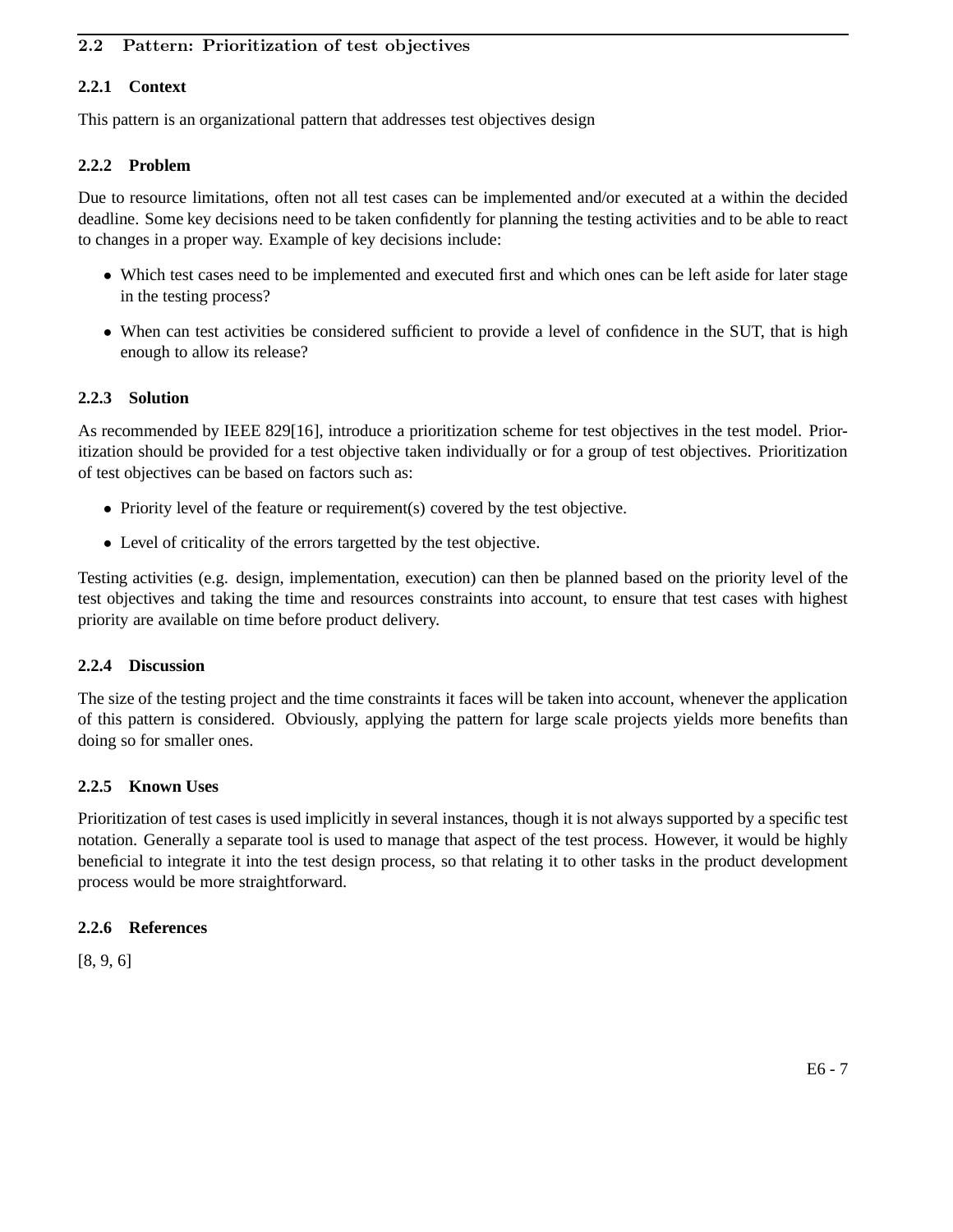# 2.3 Pattern: Traceability of Test Objectives to Requirements

# **2.3.1 Context**

This pattern is an organizational pattern that addresses the management of large test suites under restrictive time and resource constraints.

#### **2.3.2 Problem**

To keep control of your development process, you want to be able at any point in time to evaluate the progress of the test project to gain objective criteria for making decisions on the project.

#### **Forces:**

- 100% code coverage is an illusion
- 100% requirements coverage is achievable, but needs to supported with clear and sensible metrics.
- Being able at any time to give an estimation of the current coverage of requirements by the specified test objectives will facilitate decision making for releasing the product.

How to achieve traceability between tests and system requirements to enable automatic coverage analysis?

#### **2.3.3 Solution**

Provide a mean for linking each test objective to a (set of) requirements or features of the SUT that it addresses. Those include functional as well as non-functional requirements. The test objectives will be designed based on potential risks for the SUT related to a particular feature or as a mean for verifying that the SUT meets the requirements

#### **2.3.4 Known Uses**

Please refer to [24] for an overview of requirements traceability that includes numerous examples of traceability to test artifacts as proposed in this pattern.

#### **2.3.5 Discussion**

Benefits of this pattern include the fact that the selection of test cases to address specific products or features is facilitated based on the requirements they support. Furthermore, automated requirements coverage analysis of the test cases can be achieved at any time in the lifecycle.

One key difficulty in applying this pattern is to ensure that changes to the test model are propagated in both directions of the link to avoid dead links and keep the test model consistent. The test design tool should take care of that and update a test objective element accordingly, if one of the covered system requirements is altered (e.g. deleted, moved to another location, renamed etc.). Such a propagation of changes could be facilitated by the usage of the same notation or of the same modeling technology (e.g. EMF, MOF) for those aspects being linked with each other. Otherwise, some serious maintainability issues might emerge.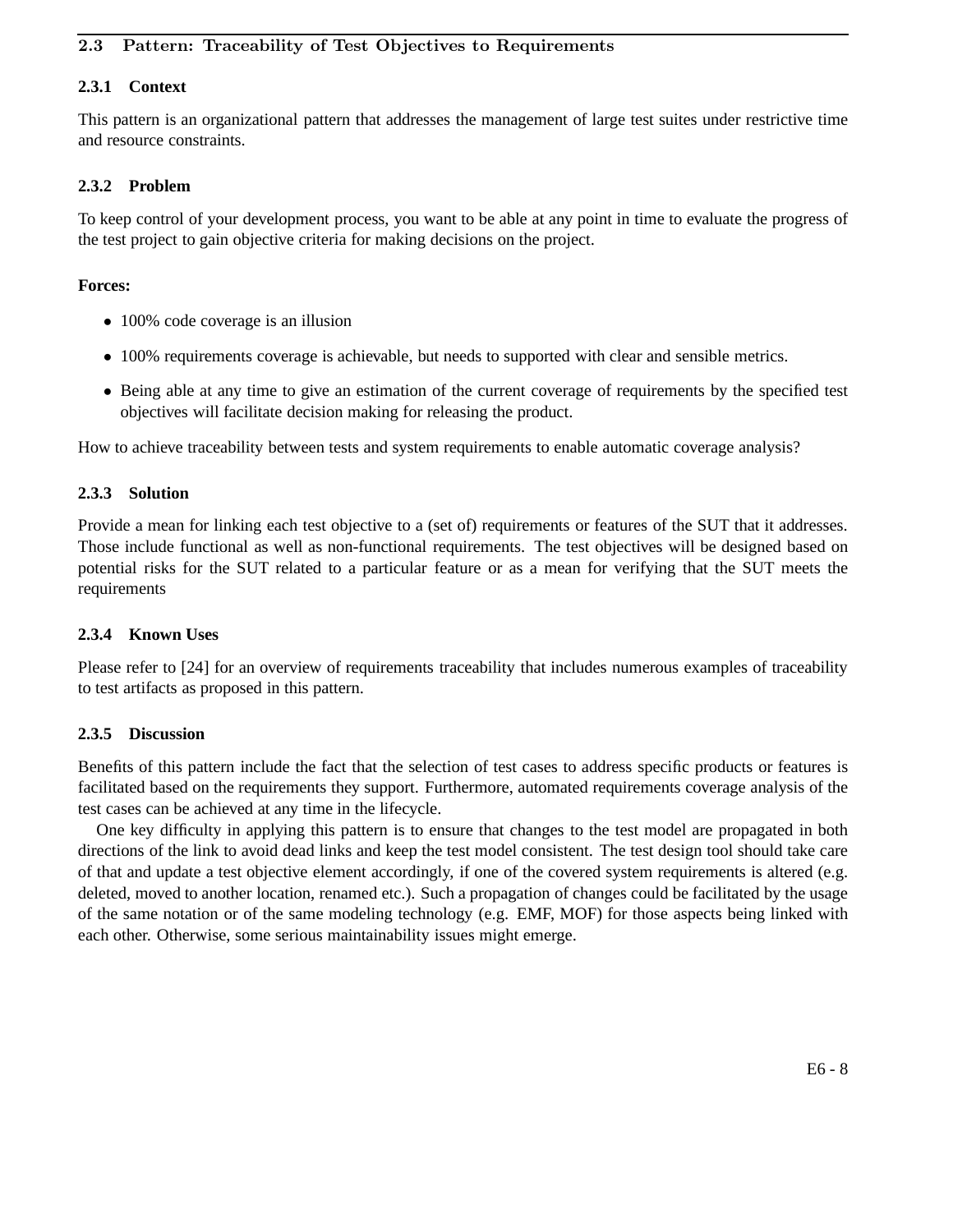# 2.4 Pattern: Traceability of Test Objectives to Fault Management

# **2.4.1 Context**

This pattern is an organizational pattern that addresses the management of large test suites under restrictive time and resource constraints.

## **2.4.2 Problem**

In spite of all testing efforts, errors in software are inevitable and will eventually occur. We want to avoid experiencing and fixing the same errors many times. How can it be ensured, that the information gathered in analyzing and fixing errors identified at the user end or through testing can be exploited for the benefit of future testing activities and for improving the overall quality of the software product under test?

#### **Forces**

- Fixing errors is generally granted higher priority than documenting them.
- Besides, who cares about fixed issues?
- Developers lack of time to do such additional presumably activities. So they tend to postpone them until they pop-up again as higher priorities.

## **2.4.3 Solution**

Provide a mechanism for ensuring traceability between entries in the fault management system and elements of the testing process. The mechanism should fullfil the following requirements:

- The mechanism should be integrated in the test development/management tool to ensure that it can the process does not cost too much additional effort.
- Every time a failure is (inadvertently or deliberately) discovered on a version of the SUT, make sure that while creating a new entry for that failure in the fault management system, that it is associated with a test objective addressing the root cause of the bug and that test cases are implemented to cover that test objective.
- Provide technical means for enforcing that policy automatically online (i.e. in the process of creating the entries in the model repository) or offline (after the elements have been created)
- Automatically integrating the newly added tests in subsequent regression tests would yield additional benefits.

## **2.4.4 Known Uses**

Agile methods apply this pattern by making test development an integrated part of the development lifecycle (e.g. Test-driven development in XP).

#### **2.4.5 Discussion**

The same type of potential issues identified for the *traceability of test objectives to system requirements* pattern (section 2.3) also apply for this pattern.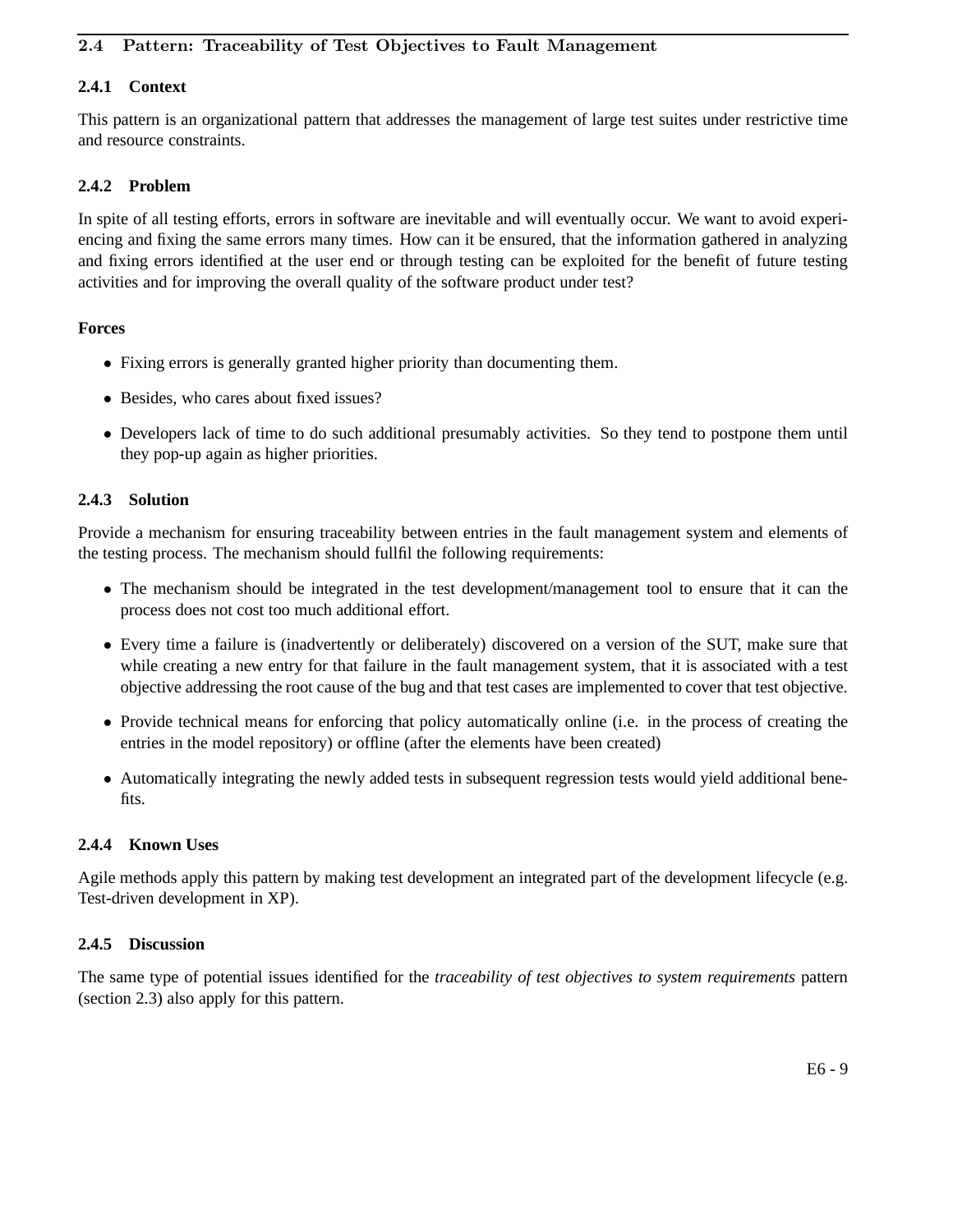# 2.5 Pattern: One-on-One Test Architecture

## **2.5.1 Context**

This pattern addresses test architecture design for an SUT that can be viewed as one entity providing a wellknown set of entry points and interacting with its environment following a sequential non-concurrent behaviour. Functional testing at unit or system level is the goal.

# **2.5.2 Problem**

How to design a static test architecture for achieving testing the SUT with highest possible efficiency.

## **Forces**

- Resources planned for testing are generally and straightforward solutions are always welcome.
- The level of complexity of the test system should be kept as low as possible, to keep maintainance and associated efforts as low as possible.
- Usage of concurrency in the test system increases the risk of introducing erroneous test behaviour and the cost of the test system, because a coordination mechanism is required to control the choreography of parallel test components.

## **2.5.3 Solution**

Design the test architecture consisting of one single test component connected to the SUT in a way that it can stimulate the SUT and verify its response to those stimuli. One possible way of achieving that is by making the test component a mirrored image of the SUT, e.g. by providing interfaces required by the SUT and using interfaces the SUT provides.

Figure 2 displays two examples resulting from applying that pattern. The upper part of the figure shows a test architecture consisting of a single test component that uses one port both for sending impulses to and receiving responses from the SUT to verify its correct behaviour. On the other hand, the lower part of the figure illustrates a test architecture for an SUT providing three different entry points for stimuli and responses. Benefits: Having a



**Figure 2. Test architecture Diagram for One-on-One Pattern**

single test component implies that synchronization mechanisms based on message exchange or other Remote Procedure Control(RPC) or similar mechanisms do not have to be implemented at the testing side. Variables defined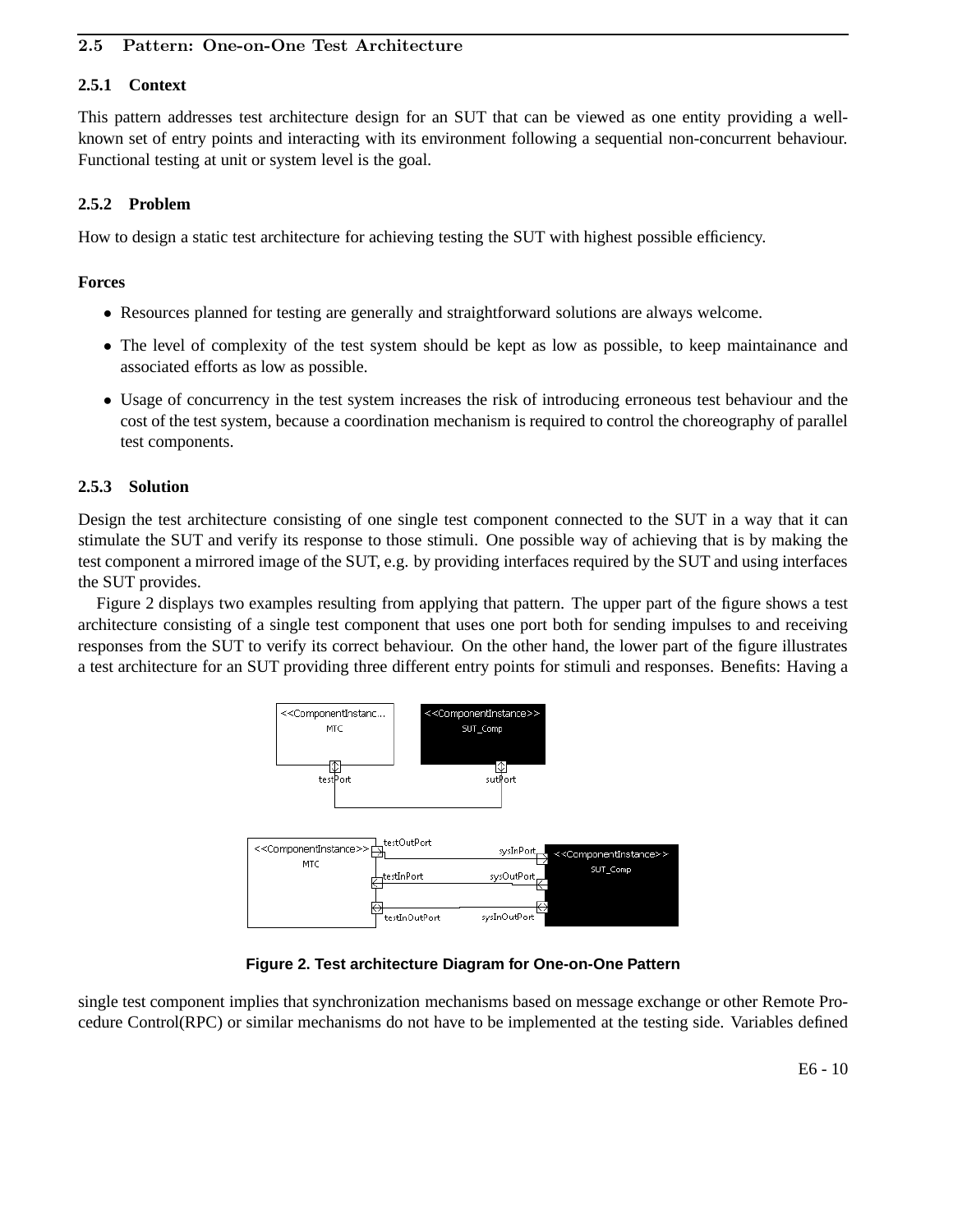in the test component can be used to describe states based on which decisions can be made on the test verdict. Shortcomings: The test component has to emulate the complete behaviour of system component it replaces. Depending on the level of complexity of that behaviour, this might be more or less difficult to achieve. Furthermore, having a single component makes it difficult to deal with concurrency at the testing side, if required.

# **2.5.4 Known Uses**

This pattern is applied in numerous conformance test suites, e.g. the collection of IPv6 test suites [22] used e.g. for the IPv6 logo brand ,the IMS benchmark test suite [5] used for performance testing IMS server equipment or the CORBA component test suite [1] used for integration testing of CORBA components

# **2.5.5 Discussion**

Potential difficulties in handling concurrent behaviour from the SUT and to emulate similar behaviour to stimulate the SUT.

# **2.5.6 Related Patterns**

This pattern is the logical opposite to the *Centralized Test Coordinator* test pattern described in section 2.6. It is also referred to as the *Centralized tester* test pattern [10].

# **2.5.7 References**

[10]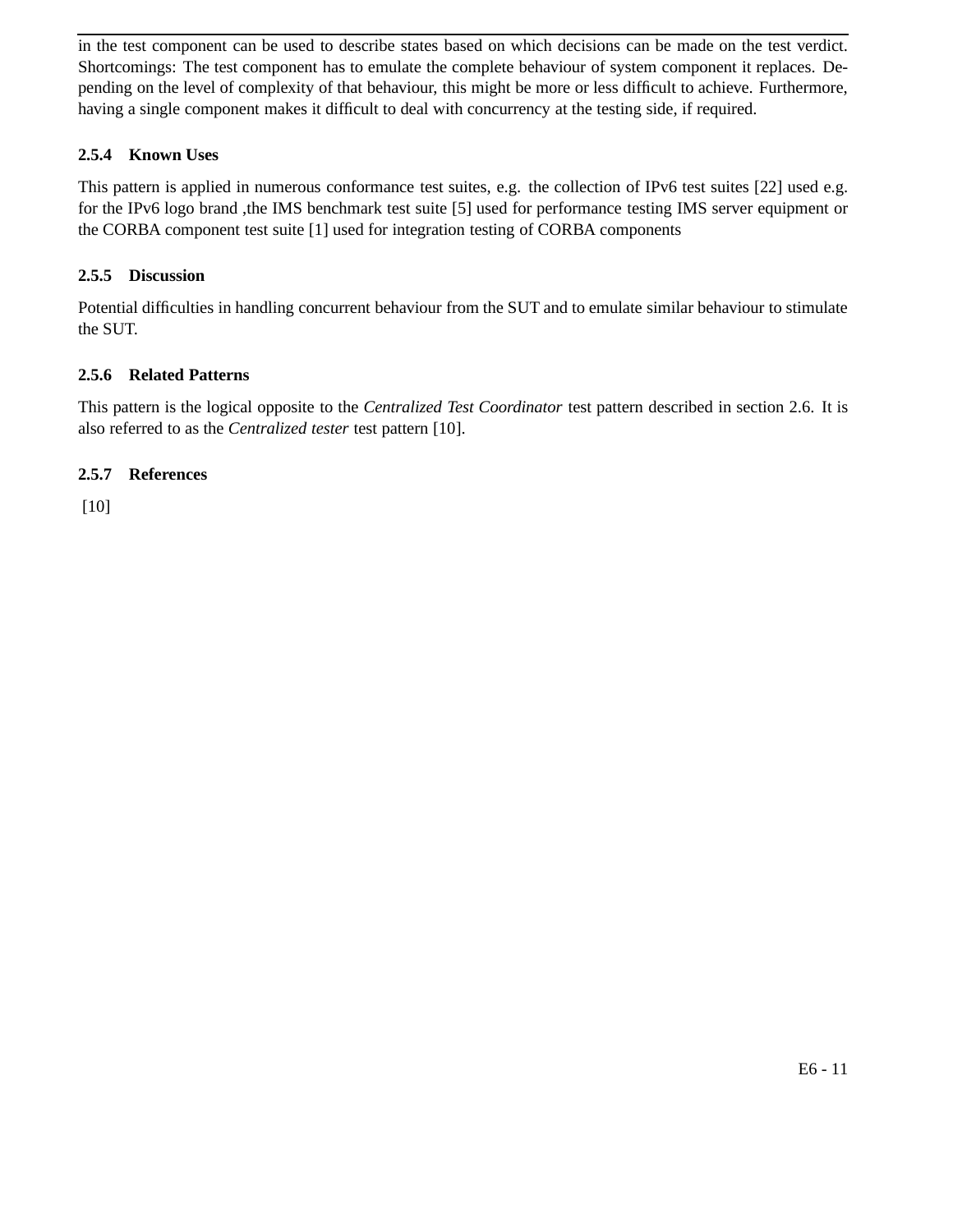# 2.6 Pattern: Centralized Test Coordinator for Concurrent Test Components

# **2.6.1 Context**

- This pattern addresses test architecture design.
- This pattern is more applicable to integration and system testing. It is less the case for unit testing at the class level. However, it can be applied for system testing, whereby a unit testing framework is instrumented for that purpose.

# **2.6.2 Problem**

How to model a test architecture, that is suitable for load- , performance- or conformance testing on an SUT requiring parallel and possibly distributed processing.

**Forces** The motivations for this pattern are:

- An SUT featuring concurrent behaviour cannot be verified through a test system supporting only sequential behaviour.
- Certain requirements of software (e.g. robustness, load, performance) can hardly be addressed using test architectures that allow only sequential behaviour.
- Simple test architectures (e.g. the *One-on-One test architecture pattern*) restrict the level of flexibility for the test system with regard to deployment. The fact that a distributed testing setup would not be possible is an example of those restrictions. A conscequence of those restrictions is that certain test scenarios would not be possible.

However, this pattern comes with its liabilities that should be considered as well:

- It must be ensured that, despite the introduction of concurrency in the test system, the tests remain reproducible and deterministic.
- The introduction of concurrency will require some form of coordination between the entities involved. The effort for providing that coordination scheme should be taken into account as well.

## **2.6.3 Solution**

As depicted on figure 3, this pattern features a test component acting as test coordinator and thus controlling the life cycle other components it controls. Each of the controlled test components is connected to the controlling component via a connection through which coordination messages can be exchanged to control the components' behaviour. To keep the overhead of processing those coordination messages as low as possible, to not affect the proper test behaviour, coordination messages should be kept as simple as possible in their structure. The real testing activities are performed by the controlled test components, which are directly connected to the SUT.

## **2.6.4 Known Uses**

Several TTCN-3 projects such as [20] involving UTML protocol testing (Siemens) and [4] involving BCMP protocol performance testing.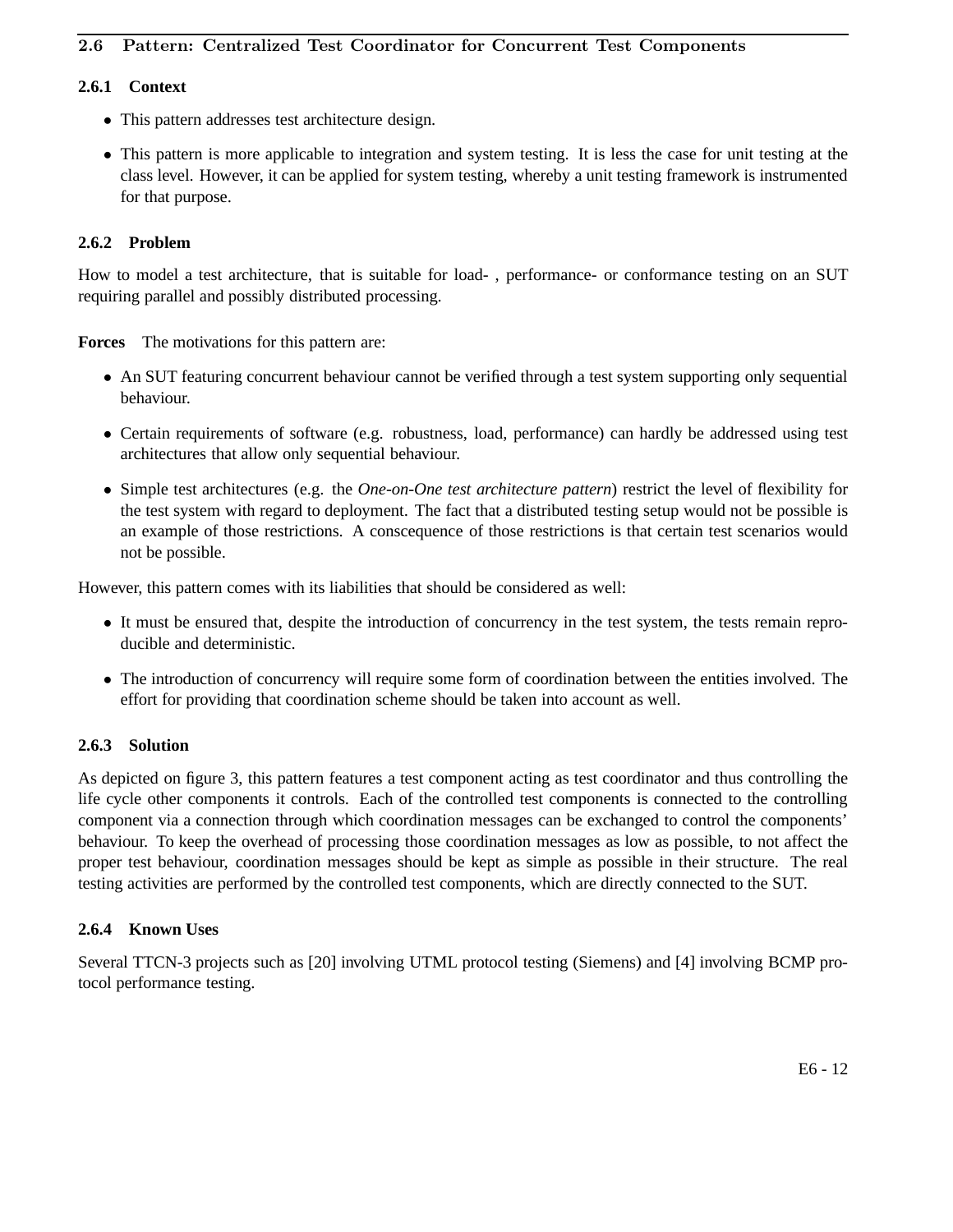

**Figure 3. Test architecture Diagram for Centralized Test Coordinator Pattern**

# **2.6.5 Discussion**

A coordination scheme is required between the main test component and the parallel test components to control the latters behaviour according to the overall test choreography. The additional load and delays created by that communication should be taken into account while evaluating the SUT component's test results.

# **2.6.6 Related Patterns**

This pattern is the opposite of the *One on One test architecture* pattern defined in section 2.5

# **2.6.7 References**

[10]

# **3 Evaluation of the Approach: IMS Case Study**

# 3.1 MDTester: A Pattern-Oriented Test Design Tool

Integrating patterns in a process requires a suitable concept, that would allow the creation of new artifacts in a flexible and efficient way, while at the same time ensuring that the rules defined by the patterns are followed in the creation process or can be verified afterwards. Domain Specific Modeling Languages (DSML) provide a good mean for integrating patterns to a given process. Firstly, because they operate at a level of expression, that is abstract enough to express concepts in a solution-independent, but yet formal manner. Secondly, because they can be tailored precisely to define model templates and associated rules, that are specific to the targeted process' domain. Therefore, to evaluate the impact of the patterns we presented in section 3, we defined a UML MOF Meta-model for a DSML dedicated to black box test engineering. The particularity of this DSML is that, tests are modelled based on meta-elements representing the patterns we mentioned earlier.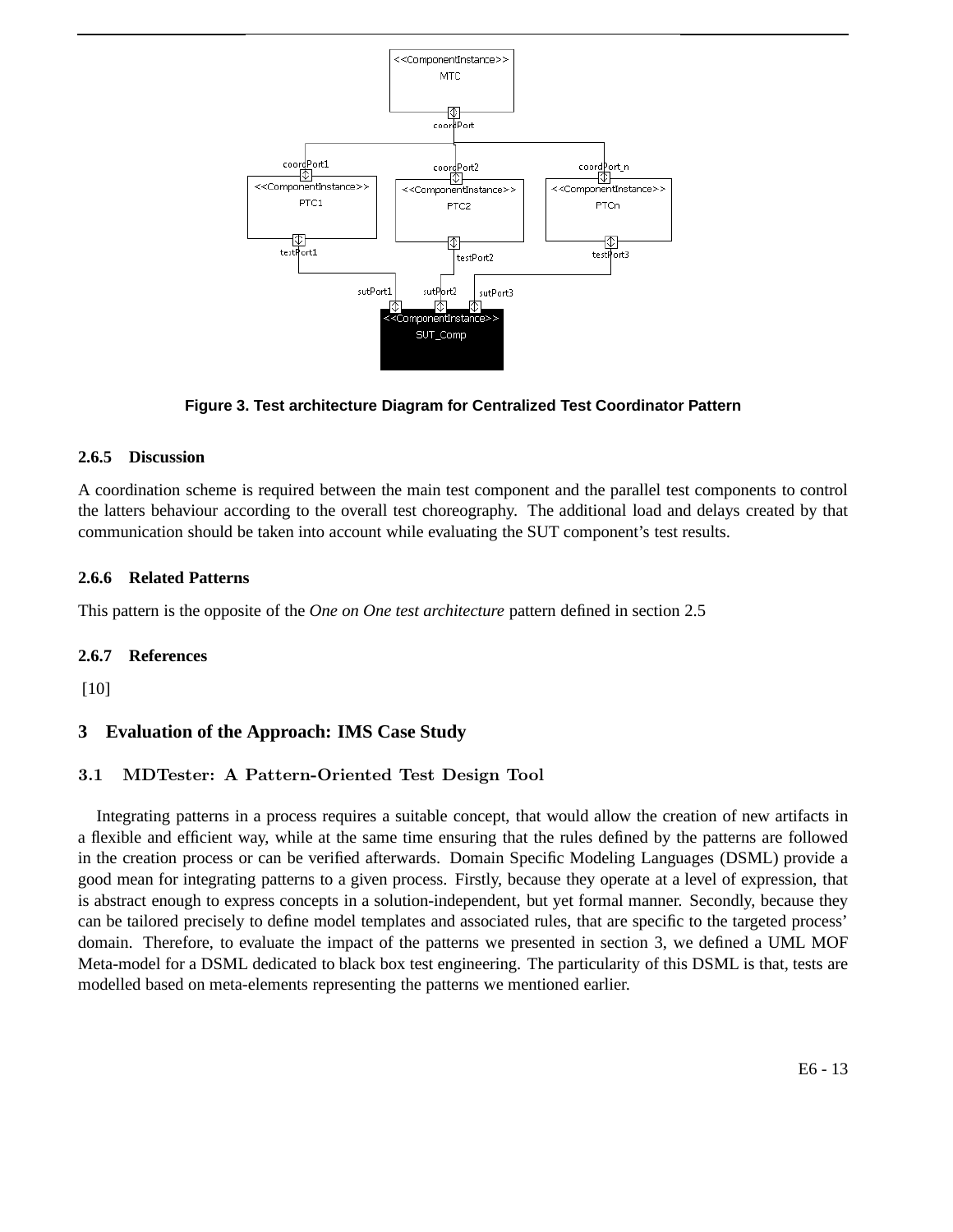| <b>Test Pattern</b>                      | Implemen-      | <b>Application</b> |
|------------------------------------------|----------------|--------------------|
|                                          | tation         | Case<br>to         |
|                                          | <b>Status</b>  | <b>Study</b>       |
| Separation of test design concerns       | Yes            | Yes                |
| Grouping of concerns                     | Yes            | Yes                |
| Naming convention                        | Yes            | Yes                |
| Prioritization of test objectives        | Yes            | N <sub>o</sub>     |
| Traceability of test objectives to re-   | Yes            | Yes                |
| quirements                               |                |                    |
| Traceability of test objectives to fault | Yes            | N <sub>o</sub>     |
| management                               |                |                    |
| One on One test architecture             | Yes            | N <sub>0</sub>     |
| Proxy test component                     | Yes            | Yes                |
| Centralized test coordinator             | Yes            | Yes                |
| Purpose-driven test data design          | Yes            | Yes                |
| Flexible test data definition            | Yes            | Yes                |
| Dynamic test data pool                   | No             | No                 |
| Focus on expected test behaviour         | Yes            | Yes                |
| Test component factory                   | N <sub>o</sub> | No                 |
| Time constraints                         | Yes            | Yes                |

**Table 1. Summary of Test Patterns and Status**

#### 3.2 The IMS testing case study

Following an MDE process, we developed MDTester, a tool to support pattern-oriented test design with automated generation of test designs according to selected patterns and automated model transformations of the high-level test design into test scripting or test specification notation for specific target test environments (e.g. TTCN-3, JUnit). The MDTester tool was used to design functional tests for the IP Multimedia Subsystem (IMS) architecture. Table 1 lists all test patterns and their implementation status in the prototype tool, as well as their application to the IMS case study test model.

The impact of model-driven and pattern-oriented test development can be analyzed from a quantitative and a qualitative view point. The purpose of quantitative analysis is to evaluate how productivity is affected by the introduction of the methodology. On the other hand, qualitative analysis aims at measuring the effect on quality factors, both of the process itself and of its output, i.e. the generated test scripts. The goal of the case study was to analyse both the qualitative and the quantitative aspects of that impact and at the same time, to compare the results with those obtained with a "traditional" test development approach.

#### **3.2.1 Quantitative Analysis**

A key metric for quantitative analysis of any development process is productivity. Evaluating the productivity of pattern oriented test development is a relatively straightforward task. For that purpose, we simply have to correlate the output (e.g. number of implemented test cases) to the invested effort (e.g. number of person-days/personmonths involved) for a project or a series of projects. However, to measure the impact of introducing a new approach on that productivity is a less trivial task, because productivity data before and after the introduction of the new approach need to be compared with each other. Ideally, to ensure a fair comparison, at least the following conditions need to be fulfilled: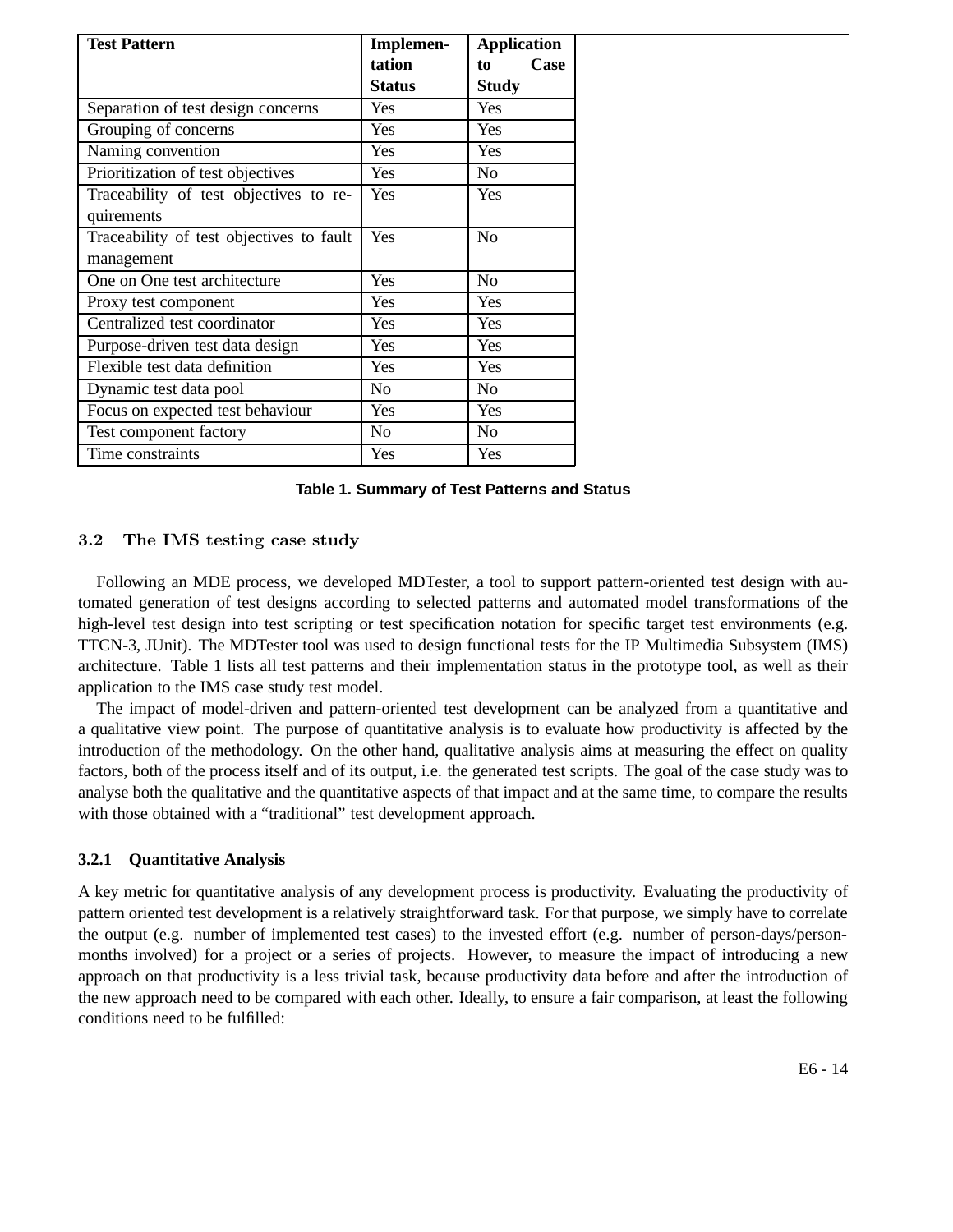- Both methodologies should be applied on the same case study: The starting point for both test development approaches should be the same system specification or test plan, targeting the same SUT
- Separate teams should apply the methodology, each on its side in a separate project.
- The same time frame will apply to both projects and results will be collected at the end for evaluation.
- Both teams should have comparable level of expertise in their respective field.

However, we could not provide such an ideal setup for our IMS case study. Therefore we had to base our quantitative comparison on assumptions resulting from statistical analysis of past TTCN-3 test development projects.

Taking into account that the project duration was set to 5 person-days and that a total result of 19 test cases were implemented at its end, productivity factor is  $19/5 = 3.8$  test cases/day. It should be pointed that, this result was obtained with team of designers with a rather low level of testing and modelling expertise. Therefore, it can be assumed that slightly higher results would be obtained with experienced test designers.

To measure the productivity gain generated by our approach, we compare our results with those generally obtained through "traditional" test development approaches. Generally, for TTCN-3 test development, realistic estimations of productivity range between 2 and 5 test cases/day. The obtained results indicate that, if the existing process allows a production rate of more than 4 test cases/day (including test objectives definition, test procedure design and documentation), then applying our methodology would rather cause a productivity loss. On the other hand, the productivity could be significantly improved (30 to 90%), when the production rate of the existing methodology is between 2 and 4 test cases/day.

Moreover, if we estimate that, the specification of a test plan (test objectives) and of test procedures consumes 20% of the effort in pattern-oriented test development and are generally not taken into account, when estimating the productivity of the test development process, then the productivity gain is even higher.

#### **3.2.2 Qualitative Analysis**

Using model-driven approach to test development offers a wide range of qualitative benefits, compared to traditional development approach. Test models offer a higher level of readability, maintainability, documentation and flexibility that plain test scripts and non-formal notations. Furthermore, existing MDE frameworks (e.g. Eclipse EMF, TOPCASED) provide a wide range of functionalities for creating, managing, validating and transforming models, that can be used to provide powerful tool chains to support the process. However, a source of general concern is the quality of the test scripts generated automatically from the process. For our case study, we used the TRex [25] tool to measure the quality of the generated TTCN-3 test scripts. The authors of TRex define a metric called *Template coupling* (ranging between 1 and 3) to measure the maintainability of TTCN-3 scrips. The automatically generated IMS test scripts scored 1.015 on that metrics, indicating the high level of maintainability of those scripts (1.0 is best).

## **4 Related Works**

The potential benefits of cataloguing best practices and patterns in test design has been advocated by several authors before. Binder [2] discusses a test pattern template, based on a pattern language of object oriented testing (PLOOT) proposed by Firesmith [11] and introduces a collection of test patterns from the object-oriented software design domain. Meszaros [18] presents a collection of test patterns for unit testing. Howden [14] presents a collection of patterns in selecting tests for maximum error detection. It appears that existing work on test patterns tend to focus on interactions at the object level and are hardly applicable for higher level (i.e. integration, system, and acceptance-level) testing whereby the applied programming paradigm are less relevant. Delano et al [3] present a collection of patterns focussing more on the organisational aspects of test development as a process, rather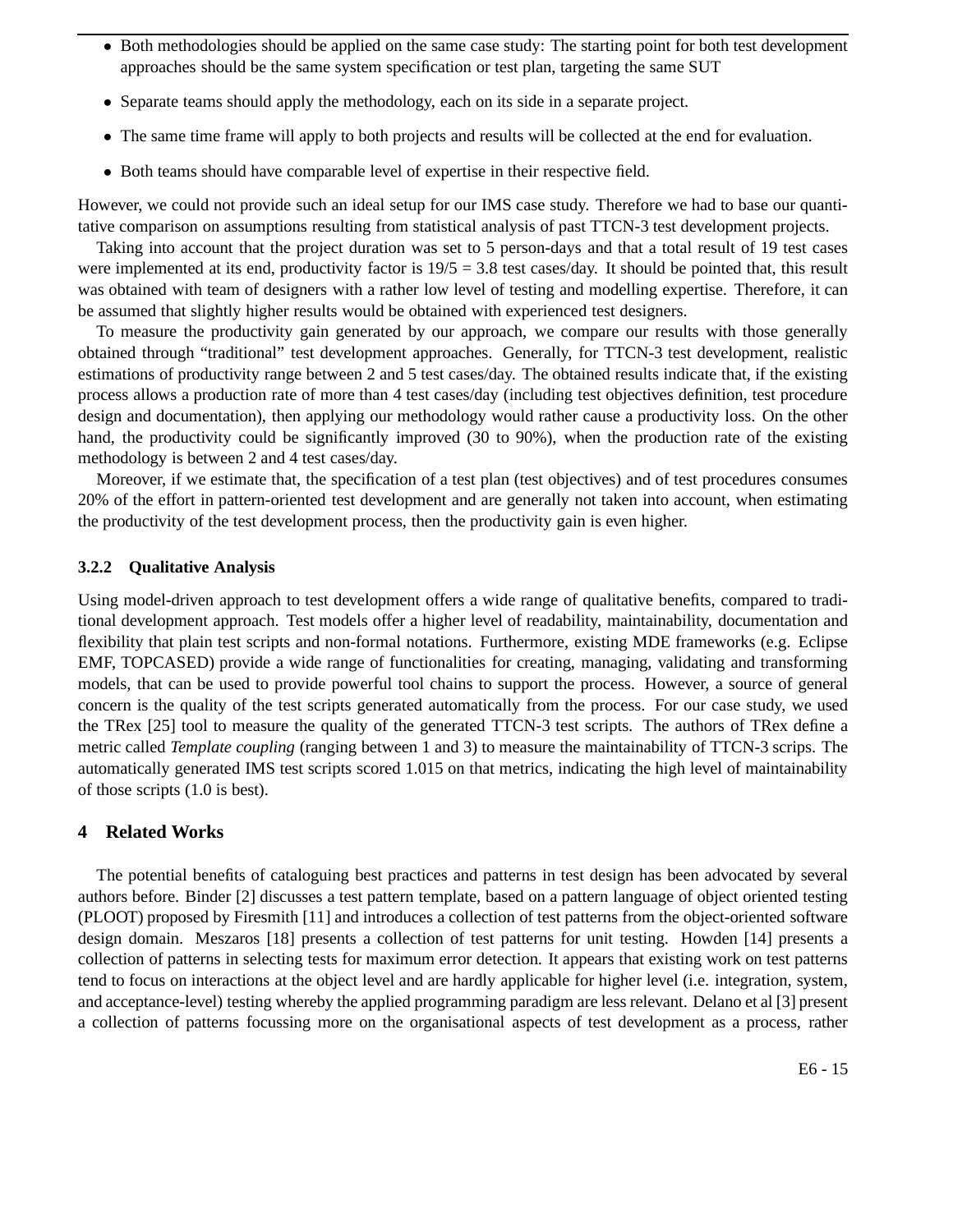than on test design itself. On the other hand, Dustin [7] covers all aspects of test development, with one chapter dedicated to test design and documentation. in 2005, the European Telecommunications Standards Institute (ETSI) started an initiative on patterns in test development (PTD) in which some of the patterns defined in this work were introduced and discussed. However, to the best of our knowledge, none of the existing work attempts to formalise test patterns, so that they could be instrumented to support the test development process in an automated way.

### **5 Conclusion and Outlooks**

This paper has presented first ideas on a collection of patterns of test design based on a template defined for that purpose. First experiences with that prototype tool chain have shown some promising results. However, modeldriven test development has not reached a high level of popularity yet. Therefore, some of the patterns described here can only be considered as mere candidates and will require further analysis with regard to their usability and their consequences. Also, we have presented a case study in which those patterns have been applied to develop tests for IMS. An analysis of the approach through that case study indicates that it can significantly improve the test process, both quantitatively and qualitatively. In the future, we intend to conduct further case studies to analyze the impact of the approach, when developing tests for other domains.

#### **6 Acknowledgements**

We would like to thank our shepherds Uwe Zdun and especially Christian Kohls (on-site shepherd) who were both very helpful in the process of improving this paper through their challenging comments, their patience as well as their interesting ideas. Also, we would like to thank all participants to writer's workshop E at the EuroPLoP 2009 conference for their contributions to bring this paper into shape. A special thank you to Dietmar (Didi) Schtz, Michael Kircher, Heiko Hashizume, klaus Marquardt and last but not least, Markus Voelter!

#### **References**

- [1] Harold J. Batteram, Wim Hellenthal, Willem A. Romijn, Andreas Hoffmann, Axel Rennoch, and Alain Vouffo. Implementation of an open source toolset for ccm components and systems testing. In Roland Groz and Robert M. Hierons, editors, *TestCom*, volume 2978 of *Lecture Notes in Computer Science*, pages 1–16. Springer, 2004. [cited at p. 11]
- [2] Robert V. Binder. *Testing Object Oriented Systems: Models, Patterns and Tools*. Addison-Wesley Longman Publishing Co., Inc. Boston, MA, USA, 1999. [cited at p. 3, 15]
- [3] David E. Delano and Linda Rising. System test pattern language copyright 1996 ag communication systems corporation permission is granted to make copies for plop '96., 1996. [cited at p. 15]
- [4] Sarolta Dibuz, Tibor Szab´o, and Zsolt Torpis. Bcmp performance test with ttcn-3 mobile node emulator. In *TestCom*, pages 50–59, 2004. [cited at p. 12]
- [5] George Din. An ims performance benchmark implementation based on the ttcn-3 language. *Int. J. Softw. Tools Technol. Transf.*, 10(4):359–370, 2008. [cited at p. 11]
- [6] Hyunsook Do, Gregg Rothermel, and Alex Kinneer. Prioritizing junit test cases: An empirical assessment and costbenefits analysis. *Empirical Softw. Engg.*, 11(1):33–70, 2006. [cited at p. 7]
- [7] E. Dustin. *Effective Software Testing. 50 Specific Way to Improve Your Testing*. Addison-Wesley, 2003. [cited at p. 6, 16]
- [8] Sebastian Elbaum, Alexey G. Malishevsky, and Gregg Rothermel. Test case prioritization: A family of empirical studies. *IEEE Trans. Softw. Eng.*, 28(2):159–182, 2002. [cited at p. 7]
- [9] Sebastian Elbaum, Gregg Rothermel, Satya Kanduri, and Alexey G. Malishevsky. Selecting a cost-effective test case prioritization technique. *Software Quality Control*, 12(3):185–210, 2004. [cited at p. 7]